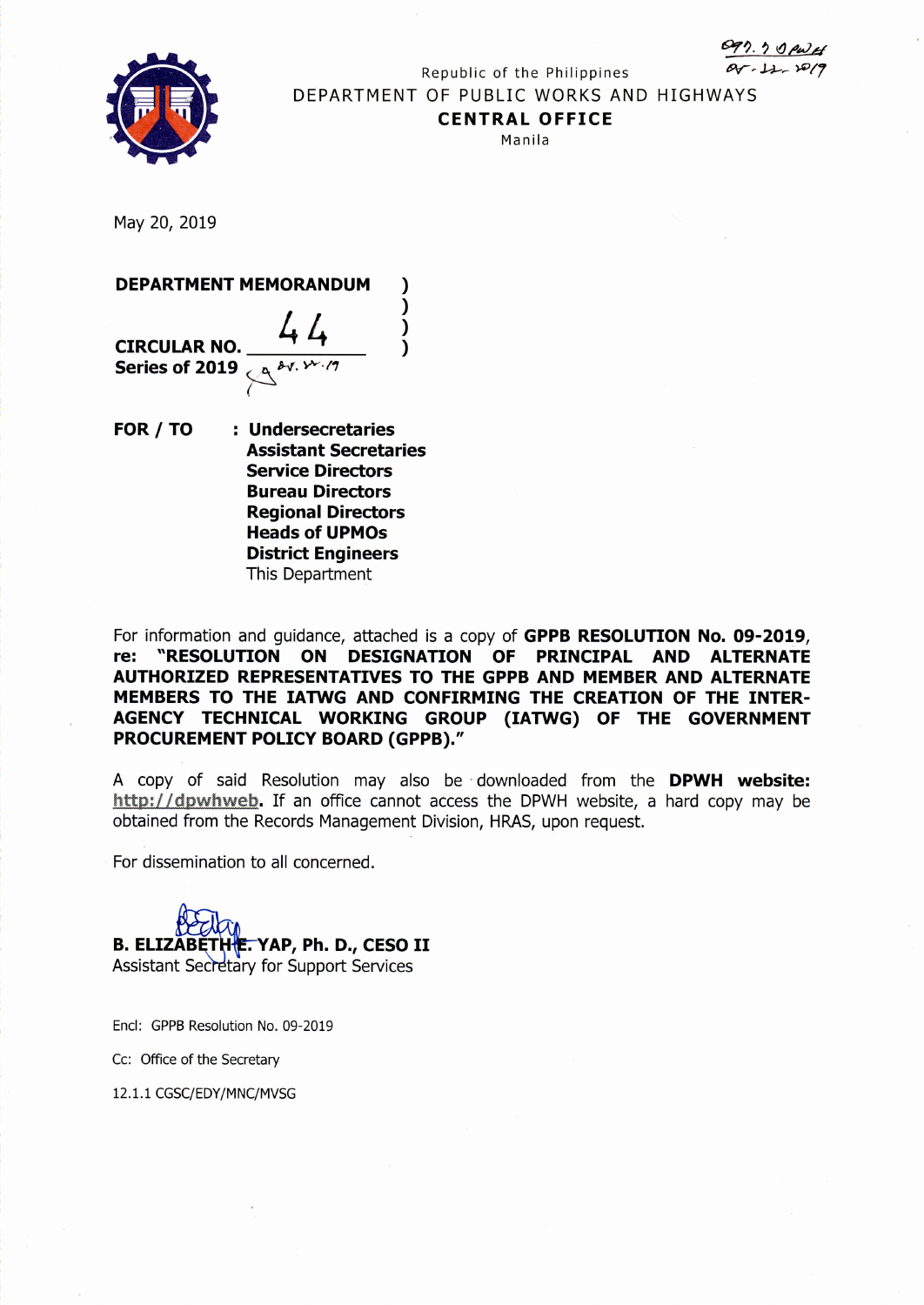## RESOLUTION NO. 09-2019



**Republic of the Philippines** 

Government Procurement Policy Board

WHEREAS, Republic Act (RA) No. 9184, otherwise known as the "Government Procurement Reform Act" and the 2016 revised Implementing Rules and Regulations (IRR) took effect on 26 January 2003 and 28 October 2016, respectively;

WHEREAS, Section 63(b) of RA No. 9184 provides for the functions of the the Government Procurement Policy Board (GPPB), thus: a) protect the national interest in all matters affecting public procurement, having due regard to the country's regional and international obligations; b) formulate and amend, whenever necessary, the IRR and the corresponding standard forms for procurement; c) ensure that Procuring Entities regularly conduct procurement training programs and prepare a procurement operations manual for all offices and agencies of government; and d) conduct an annual review of the effectiveness of RA No. 9184 and recommend any amendments thereto, as may be necessary.

WHEREAS, Section 64 of RA No. 9184 provides that the GPPB shall be composed of the Secretary of the Department of Budget and Management, as Chairman, the Director-General of the National Economic and Development Authority, as Alternate Chairman, with the following as Members: the Secretaries of the Department of Public Works and Highways, Finance, Trade and Industry, Health, National Defense, Education, Interior and Local Government, Science and Technology, Transportation and Communications,1 and Energy, or their duly authorized representatives and a representative from the private Sector to be appointed by the President upon the recommendation of the GPPB.

**W**HEREAS, during the (2004) 3<sup>rd</sup> Regular Meeting of the GPPB held on 28 April 2004, the GPPB authorized the creation of an Inter-Agency Technical Working Group (IATWG) that shall assist the GPPB-Technical Support Office (GPPB-TSO) in the review and formulation of procurement law, rules and guidelines. However, there was no resolution issued to reflect this decision of the GPPB.

WHEREAS, during FY 2018, due to unavailabilty or conflicting schedule of GPPB and IATWG representatitives, several meetings were rescheduled for failure to meet the required number of attendees to constitute a quorum limiting the meetings of the GPPB to seven (7) and meetings of the IATWG to six (6) for the entire year.

WHEREAS, during the 2<sup>nd</sup> Regular Meeting of the IATWG held last 28 February 2019, the protocols for the conduct of IATWG meetings were discussed and part of the discussion was for GPPB-TSO to send correspondence to member agencies for the designation of principal and alternate authorized representative for the GPPB and member and alternate member for the IATWG. It was also discussed that Agencies may send representatives for a specific meeting should the principal and alternate authorized representative or member and alternate member for GPPB and IATWG respectively, shall not be available.

<sup>1</sup> Now separated as Department of Transportation and Department of Information and Communications Technology by virtue of Republic Act No. 10844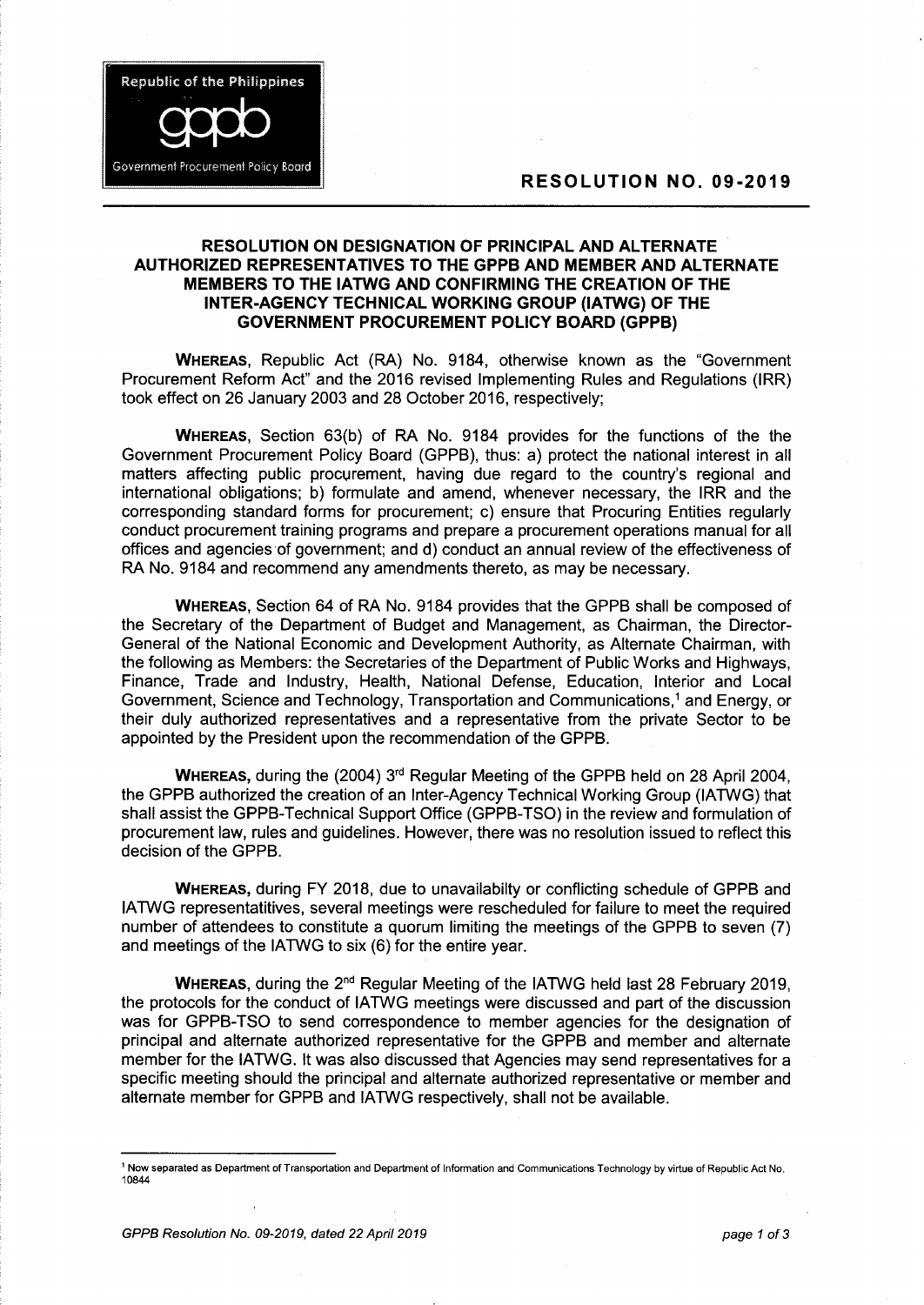**WHEREAS,** during the 3<sup>rd</sup> Regular Meeting of the GPPB held on 22 April 2019, the GPPB-TSO proposed for the Board's confirmation of the creation and authority of the IATWG and presented the proposed criteria for consideration of the member agency heads in designating principal and alternates for GPPB and members and alternate members for the IATWG, thus:

| <b>Designation</b>               | <b>For GPPB</b>                                                                                                                                                                                                                                                                                                   |
|----------------------------------|-------------------------------------------------------------------------------------------------------------------------------------------------------------------------------------------------------------------------------------------------------------------------------------------------------------------|
| Principal/                       | May be the Secretary or at least a third $(3rd)$ ranking official/officer of the                                                                                                                                                                                                                                  |
| <b>Alternate</b>                 | Department authorized to act and decide for and in behalf of the Agency,                                                                                                                                                                                                                                          |
| <b>Authorized</b>                | on GPPB matters including participation in meetings and signing of GPPB                                                                                                                                                                                                                                           |
| Representative                   | documents (i.e. minutes of the meeting, resolutions, circulars).                                                                                                                                                                                                                                                  |
|                                  |                                                                                                                                                                                                                                                                                                                   |
|                                  | <b>For IATWG</b>                                                                                                                                                                                                                                                                                                  |
| Member /                         | Must at least be a Director level who comes from the Department's Central                                                                                                                                                                                                                                         |
| <b>Alternate</b>                 | Office Bids and Awards Committee or its Secretariat or Procurement Unit                                                                                                                                                                                                                                           |
| <b>Member</b>                    | and has the authority to act and decide for and in behalf of the Agency, on                                                                                                                                                                                                                                       |
|                                  | IATWG matters including participation in meetings and signing of IATWG                                                                                                                                                                                                                                            |
|                                  | documents (i.e. minutes of the meeting).                                                                                                                                                                                                                                                                          |
|                                  |                                                                                                                                                                                                                                                                                                                   |
|                                  | <b>For GPPB and IATWG</b>                                                                                                                                                                                                                                                                                         |
| <b>Meeting</b><br>Representative | In case the principal and alternate authorized representatives for GPPB<br>and member and alternate members for IATWG are not available, they<br>may appoint his/her representative who is able to express the comments<br>and concerns of the agency in respect to the subject matter to be<br>deliberated upon. |
|                                  | The Principal or Alternate may give the meeting representative the<br>authority to decide and sign in his/her behalf, as the case may be, for that<br>particular meeting. Thus, said written authority shall be considered for<br>voting and quorum purposes.                                                     |
|                                  | Alternatively, the Principal or Alternate may send a meeting representative<br>without the above authority, in which case he/she may participate in the<br>discussion but will not be considered for voting and quorum purposes.                                                                                  |

Now, THEREFORE, for and in view of all the foregoing, WE, the Members of the GOVERNMENT PROCUREMENT POLICY BOARD, by virtue of the powers vested on Us by law and other executive issuances, hereby RESOLVE to confirm, adopt, and approve, as WE hereby confirm, adopt, and approve the following:

- a) ADOPTION of the criteria for the designation of principal and alternate authorized representatives for the GPPB; member and alternate members for the IATWG; and allowing participation of meeting representative in case the principal or alternate authorized representative for the GPPB, and member or alternate member of the IATWG shall be unavailable, subject to the authority given to the meeting representative; and
- b) CONFIRMATION of the creation of the Inter-Agency Technical Working Group tasked to assist the GPPB-TSO in the review and formulation of procurement law, rules and guidelines and conduct preliminary deliberations for policy recommendations to the GPPB.

This Resolution shall take effect immediately.

APPROVED this 22<sup>nd</sup> day of April 2019 at Manila City, Philippines.